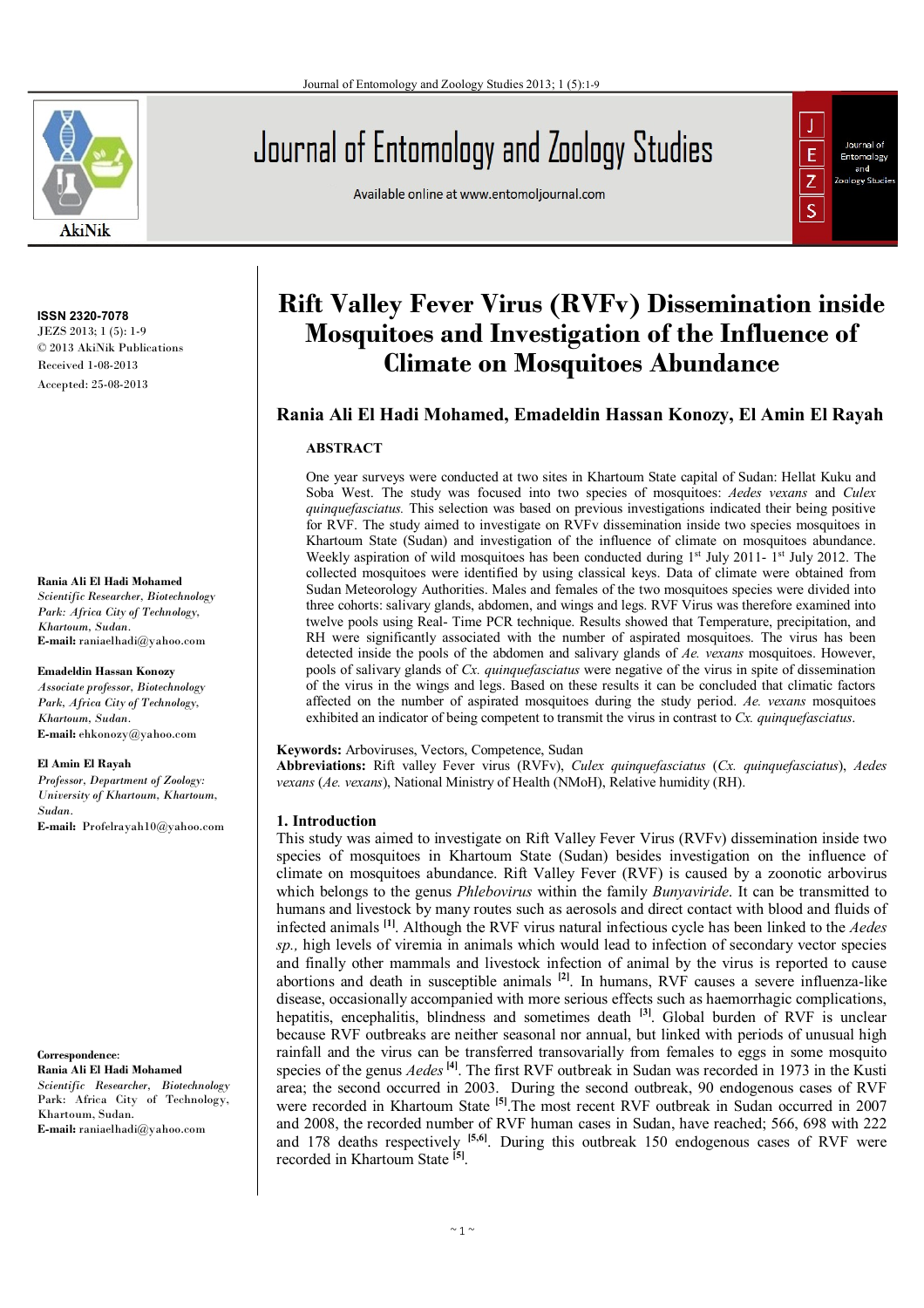Neither effective treatments nor humans' vaccines are presently available for the virus, thus vector control is considered to be the most effective method for the prevention and control of the disease **[7]**. Arboviruses infect the mosquito midgut following ingestion of a viremic blood, replicate, disseminate to the salivary glands, and emerge into saliva to be transmitted when the mosquito bites <sup>[8]</sup>. The presence of the virus in salivary glands and its dissemination from the bodies of mosquitoes are crucial to understand the transmission possibility of the virus by the competent mosquito vectors. According to this information the study of the vector competence is undertaken. On the other hand assessments of other factors which influence the transmission of RVF such as measurement of the efficacy of implemented control measures against non-malaria vectors in Khartoum State are of significant importance to design an efficient vector control to limit transmission as soon as the first animal and/or human cases are diagnosed. Therefore, surveillance of the fluctuations in the abundance of adult mosquitoes, number of breeding and resting sites (in relation to their proximity to houses and animal shelters), and incidence of RVF constituted the core of this research. Mosquito control maps may include control areas and non- sprayed areas within the flight range of mosquitoes from different breeding sites and habitat locations. Adult and larvae mosquito surveillance furnishes data to determine the best times and places for adulticide and larvicide spraying **[9]**. This data is also used to check results of treatments and for reporting to the public and officials the extent of the problem. Interpreting adult and larvae mosquito surveillance records and reports helps translate this information into action regarding manpower, material, equipment, insecticides, and furnishes justification for the entire operation **[10]** .

The main aim of this research was to investigate on to investigate on RVFv dissemination inside two species of mosquitoes in Khartoum State (Sudan) besides investigation on the influence of climate on mosquitoes abundance.

### **2. Materials and Methods:**

Khartoum state is the most amplifying city in Sudan. The area lies within the poor savannah region, characterized by a short rainy season (July to September), a short winter (November to February) and a relatively longer summer. People from different tribes and geographical areas have settled in Khartoum, some of them displaced from hyper endemic/mesoendemic zones. The civil wars at some regions of Sudan as well as the fluctuating socio-economic status of the population contributed adversely to the increment of these migrations. This unplanned and uncontrolled urbanization produces ideal conditions for increased transmission of mosquitoborne diseases. A Prospective study conducted at Soba West and Hellat Kuku during 2011-2012. Soba West is 15 km South from Khartoum 15, 5036 in latitude (1530'12.960"N), and 32,6461 (3238'45.960"E in longitude). Livestock prevalence in Soba West during the study was 33% Cows, 50% Goat, and 17% Sheep. Those animals were recorded as susceptible hosts of RVF virus **[11]** . Positive RVF *Aedes vexans* mosquitoes were collected from this study site **[11]**. The existence of the susceptible animal hosts as well as the occurrence of the flood water mosquito *Aedes vexans* raised the risk of circulation of the virus between animals and humans through these mosquitoes*.* Hellat Kuku lies in Khartoum North, North eastern to the Nile. It is characterized by farms and irrigation schemes. The soil is clay and the topography of the ground is characterized by numerous pot holes. These constitute potential breeding sites of mosquitoes. Livestock prevalence in this site

during the study period was 53% Goat, 5% Camels, and 42% Cows. Nomads usually settle in the area, they travel from eastern Sudan to Khartoum in August, then return to the east in January. Wild specimens of *Culex quinquefasciatus* collected from this site were positive for RVF virus during previous investigation **[11]** . Ethical clearance and national endorsement for this research were obtained from the ethical committee of NMoH- Sudan. Residents in the two study sites were asked to sign informed consent forms before the beginning of the study. Stations were determined according to the presence of risk factors of RVF in specific locations at the two study sites, namely: presence of breeding and resting sites of mosquitoes, proximity of those sites to human dwellings and animal shelters. Populations of males and blood-fed *Aedes vexans* and *Cx. quinquefasciatus* were collected from Khartoum Zone (Soba West and Hellat Kuku respectively). Certain method <sup>[10]</sup> was adopted for the construction of mosquitoes collection maps with slight modifications. The probable mosquitoresting places in a specific area by means of a rapid reconnaissance survey were spotted and their geographic position was recorded with a GPS to compute their positions in relation to the houses and animal shelters in the area. These places were carefully designated and marked on a map, then the specific species breeding and resting habitats were determined and permanent sampling stations were established. All larval and adult breeding and resting sites were identified by symbols or numbers. Adult mosquitoes counts made at these stations at weekly intervals (once a week). Number of mosquitoes collectors as well as the collection period were constant each time.

The adult mosquitoes which aspirated from outside resting sites (stations for collection of adult mosquitoes) then separated according to their genera into labeled cups covered with a piece of mosquito net. A small slit was made at the middle of each net and covered with a piece of moist cotton to prevent mosquitoes escaping during aspiration. Adult mosquitoes were identified to species level using morphological keys <sup>[12]</sup>, and preserved in sterile cryovials at -40 <sup>0</sup>C freezer for the virus screening. Well preserved specimens of the collected adult males, blood-fed and gravid female mosquitoes representing the two targeted species were selected for RVF virus surveillance. A total of 2487 specimens (divided into twelve pools) have been examined for RVFV using Real- time PCR technique. The number of specimens per pool was recommended in the literature **[13]** which mentioned that RT-PCR is sensitive enough to detect reliably a single RVFV-infected mosquito in pool sizes as large as 600 mosquitoes and probably as large as 16,000 mosquitoes. Monthly and weekly data (from July 2011- July 2012) of precipitation (mm) and (RH% and Temperature) respectively were collected from Sudan meteorology authorities. Number of the collected specimens of the two species: *Cx. quinquefasciatus* and *Ae. vexans* was plotted against each of the above climatic factors and the results were then analyzed using SPSS 2006 and NCSS 2007 software. After the morphological identification of the field-collected males and blood-fed female mosquitoes each specimen was individually divided into three parts then the specimens were separated into pools represented: Abdomens, wings and legs, salivary glands of *Cx. quinquefasciatus* specimens (for both males and blood fed females of mosquitoes). The same pools were prepared from the specimens of *Ae. vexans* (dissection of mosquitoes specimens was performed over cool and dry ice bags in order to prevent virus lose). As a result of this twelve pools were then assayed for the RVF virus using Real Time PCR technique. The number of mosquito specimens in each pool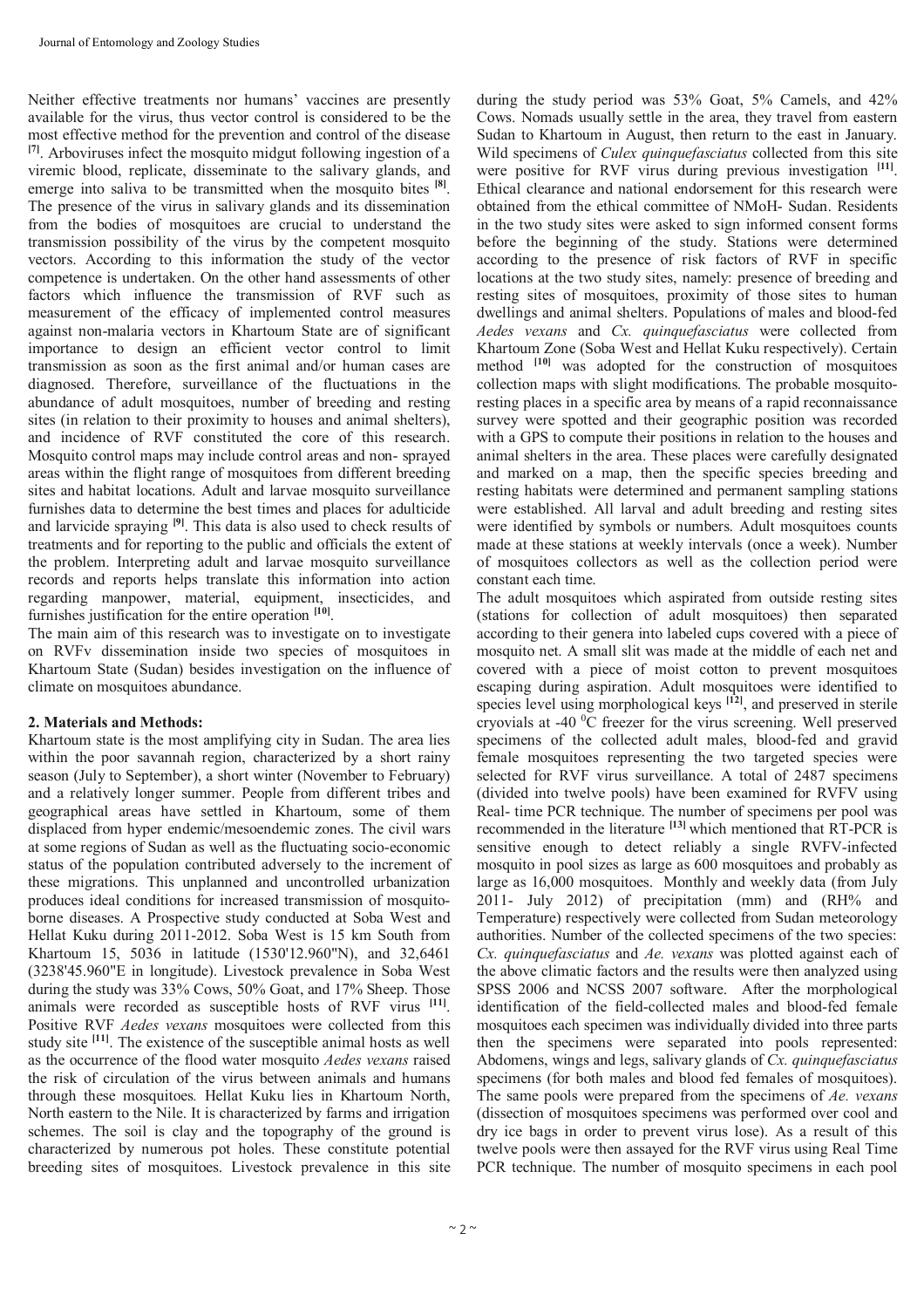was determined according to the availability of mosquitoes during the surveys. Each pool was triturated separately with a mortar and a pestle in varying volumes of Virus Transport Medium (VTM) depending on the group size as follows: 10 - 50 mosquitoes (2.0 ml), 100 mosquitoes (3.0 ml), 150 mosquitoes (4.0 ml), 200 mosquitoes (5.0 ml), and 300 mosquitoes (8.0 ml). The medium was the Leibovitz medium with 10% fetal calf serum, antibiotics, and fungicide. The supernatants were filtered centrifuged at 3,000 cpm for 30 mm then filtered using 0.45µm syringe filters. The supernatants were used for the RNA extraction. Viral RNA was extracted from the pools of mosquitoes using the method of <sup>[13]</sup>. RNA was extracted from clarified supernatant using a BSC52S1 Simply P Total RNA extraction kit (BioFlux, Shanghai, China) according to the instructions of manufacturers. Samples were homogenized and 600 µl of the R2 solution were added then the mixture was incubated at the room temperature for 3-5 minutes. The supernatant was transferred into the spin column, centrifuged for 30 seconds. This step was repeated then centrifuged for an additional 1 minute at 10.000 rpm then the spin column was transferred to a sterile 1.5 ml micro centrifuge tube. 20-50 µl of the Elution Buffer were then added; incubated at room temperature for 30 seconds. The total RNA was stored at -40°C until the RT-PCR was performed. The RT-PCR was performed using the RT-PCR tube. Depending on the number of samples, the Master Mix was prepared as follows: (19 µl of the super mix) X (No. samples). Total numbers of samples (pools) was  $12+1$  positive control + 1 Negative control+ 1 to balance the possible loss. Therefore 285µl  $(19x15)$  were prepared. 1 ul of the enzyme was added x No. samples (1  $X15 = 15$  µl). The total volume of the prepared master

mix was:  $285 + 15 = 300$  µl. 20 µl of the master mix was added for each sample (15 samples). The Primer used was an Oligonucleotide specific primer with the Following sequence:

NSca 5'-CCTTAACCTCTAATCAAC-3' Map position: 841 - 824, orientation: Anti- sense. NSng 5'-TATCATGGATTACTTTCC-3' Map position: 31 - 48, orientation: Sense.

The PCR tubes were closed and transferred into the rotor of the Rotor Gene TM instrument. Denaturation occurred at 95°C (for 5 s), one step annealing and extension occurred at  $57^{\circ}$ C (for 35 s). The following steps were the cycling for amplification of cDNA (the total number of cycles was 45). Then, the sensitivity of the fluorescence channels was adjusted. Finally, the Rotor Gene TM run was initiated.

### **3. Results:**

#### **3.1 Mosquitoes Abundance in the Collection Stations:**

Seventeen foci were representing resting and breeding sites of *Cx. quinquefasciatus* mosquitoes in Hellat Kuku while four foci were representing breeding and resting sites of *Ae. vexans* mosquitoes. Location of each of the foci has been determined using GPS. Number of adult *Cx. quinquefasciatus* mosquitoes collected from the stations at Hellat Kuku over the study period was 3475 (Mean: 72 adult mosquitoes/ week) while number of adult *Ae. vexans* mosquitoes collected from the stations at Soba West during the study period was 425 (Mean: 9 adult mosquitoes/ week). Ratio of *Ae. vexans: Cx. quinquefasciatus* abundance was 1: 8 (Table 1).

Table 1: Weekly Density of Mosquitoes Collected from the Stations at the Two Study Sites (1<sup>st</sup> July 2011-1<sup>st</sup> July 2012)

| <b>Months</b>   |                         | Cx. quinquefasciatus |         | Ae. vexans       |         |
|-----------------|-------------------------|----------------------|---------|------------------|---------|
|                 | Weeks                   | <b>Adults</b>        | Adults% | <b>Adults</b>    | Adults% |
| July            | 1                       | 115                  | 3.31    | $\theta$         | 0.00    |
|                 | $\overline{2}$          | $\overline{39}$      | 1.12    | $\overline{2}$   | 0.47    |
|                 | 3                       | 41                   | 1.18    | 85               | 20.00   |
|                 | $\overline{4}$          |                      | 0.03    | $\overline{2}$   | 0.47    |
|                 | 1                       | 196                  | 5.64    | 89               | 20.94   |
|                 | $\overline{2}$          | 50                   | 1.44    | 23               | 5.41    |
| <b>August</b>   | 3                       | 232                  | 6.68    | 9                | 2.12    |
|                 | $\overline{4}$          | 129                  | 3.71    | $\mathbf{1}$     | 0.24    |
|                 | 1                       | 103                  | 2.96    | $\overline{0}$   | 0.00    |
|                 | $\overline{c}$          | 124                  | 3.57    | 5                | 1.18    |
| September       | $\overline{3}$          | 58                   | 1.67    | $\overline{0}$   | 0.00    |
|                 | $\overline{4}$          | 77                   | 2.22    | $\overline{0}$   | 0.00    |
|                 | 1                       | 73                   | 2.10    | $\boldsymbol{0}$ | 0.00    |
| October         | $\overline{2}$          | 123                  | 3.54    | $\mathbf{0}$     | 0.00    |
|                 | $\overline{\mathbf{3}}$ | 140                  | 4.03    | 9                | 2.12    |
|                 | $\overline{4}$          | 5                    | 0.14    | $\overline{4}$   | 0.94    |
|                 | 1                       | 103                  | 2.96    | 12               | 2.82    |
| <b>November</b> | $\overline{2}$          | 73                   | 2.10    | 12               | 2.82    |
|                 | $\overline{3}$          | 68                   | 1.96    | 8                | 1.88    |
|                 | $\overline{4}$          | 42                   | 1.21    | 9                | 2.12    |
|                 |                         | 27                   | 0.78    | $\overline{8}$   | 1.88    |
| <b>December</b> | $\overline{c}$          | 75                   | 2.16    | $\overline{2}$   | 0.47    |
|                 | $\overline{3}$          | 54                   | 1.55    | 20               | 4.71    |
|                 | $\overline{4}$          | $\overline{70}$      | 2.01    | 7                | 1.65    |
| <b>January</b>  | 1                       | 17                   | 0.49    | $\overline{9}$   | 2.12    |
|                 | $\overline{2}$          | 113                  | 3.25    | 5                | 1.18    |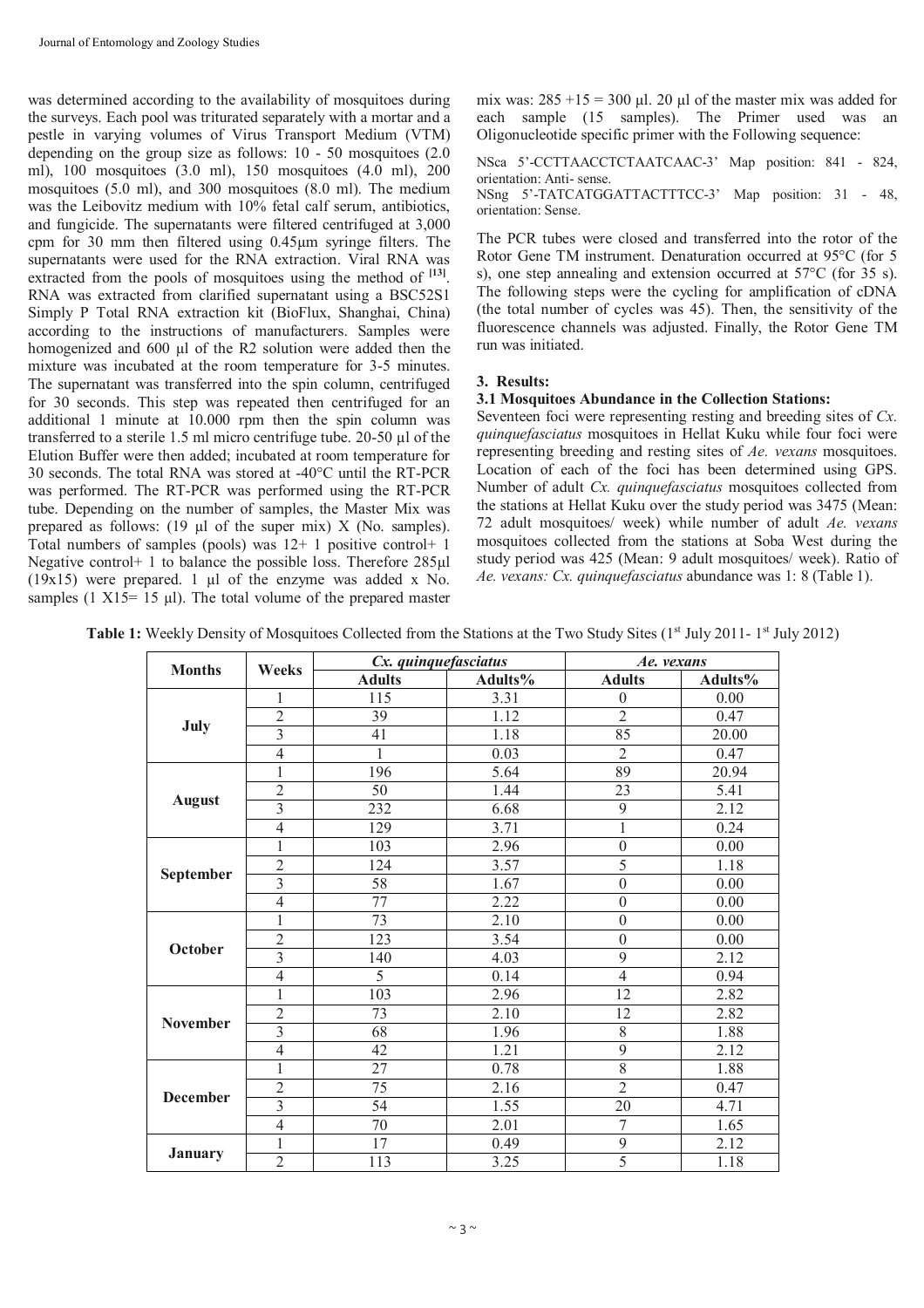|              | 3                       | 55              | 1.58 | $\overline{2}$   | 0.47             |
|--------------|-------------------------|-----------------|------|------------------|------------------|
|              | $\overline{4}$          | 16              | 0.46 | $\overline{3}$   | 0.71             |
| February     | 1                       | 17              | 0.49 | 13               | 3.06             |
|              | $\overline{2}$          | 113             | 3.25 | 15               | 3.53             |
|              | $\overline{\mathbf{3}}$ | 55              | 1.58 | $\overline{2}$   | 0.47             |
|              | $\overline{4}$          | 16              | 0.46 | $\mathbf{0}$     | $\theta$         |
|              | 1                       | 28              | 0.81 | $\mathbf{0}$     | $\boldsymbol{0}$ |
| March        | $\overline{2}$          | $\overline{37}$ | 1.06 | $\mathbf{0}$     | $\theta$         |
|              | $\overline{3}$          | 82              | 2.36 | $\overline{2}$   | 0.47             |
|              | $\overline{4}$          | 113             | 3.25 | $\boldsymbol{0}$ | $\mathbf{0}$     |
| <b>April</b> | 1                       | 64              | 1.84 | $\overline{3}$   | 0.71             |
|              | $\overline{2}$          | 37              | 1.06 | $\mathbf{0}$     | $\theta$         |
|              | $\overline{3}$          | 26              | 0.75 | 12               | 2.82             |
|              | $\overline{4}$          | 113             | 3.25 | $\overline{3}$   | 0.71             |
| <b>May</b>   | 1                       | 57              | 1.64 | $\overline{7}$   | 1.65             |
|              | $\overline{2}$          | 37              | 1.06 | $\overline{4}$   | 0.94             |
|              | $\overline{3}$          | 64              | 1.84 | $\overline{3}$   | 0.71             |
|              | $\overline{4}$          | 52              | 1.50 | 22               | 5.18             |
| June         | 1                       | 103             | 2.96 | $\mathfrak{Z}$   | 0.71             |
|              | $\overline{2}$          | 52              | 1.50 | 6                | 1.41             |
|              | $\overline{\mathbf{3}}$ | 80              | 2.30 | $\overline{4}$   | 0.94             |
|              | $\overline{4}$          | 110             | 3.17 | $\boldsymbol{0}$ | $\theta$         |

The peak collected *Cx. quinquefasciatus* and *Ae. vexans*  mosquitoes was during week five of the study (First week of August): 5.6% and 20.9% respectively.

# **3.2 Mosquitoes abundance and climatic factors:**

Weekly average temperature and Relative humidity during the study period were investigated. The average temperature, relative humidity was  $30.7^{\circ}$ C,  $24.4\%$  (Table 2).

Table 2: Weekly climatic mean values for Khartoum State (1<sup>st</sup> July 2011-1<sup>st</sup> July 2012)

| <b>Months</b>   | Weeks                    | $T (^{\circ}C)$ | $RH$ (%)        |
|-----------------|--------------------------|-----------------|-----------------|
|                 |                          |                 |                 |
|                 | $\mathbf{1}$             | 35.1            | 18.6            |
|                 | $\overline{c}$           | 35.4            | 24.6            |
| July            | $\overline{3}$           | 35.4            | 28              |
|                 | $\overline{\mathcal{L}}$ | 31.5            | 47.4            |
|                 | $\mathbf{1}$             | 30.8            | 53.6            |
|                 |                          | 30.6            | 54.3            |
| <b>August</b>   | $\frac{2}{3}$            | 32.5            | 44.7            |
|                 | $\overline{4}$           | 33.13           | 42.1            |
|                 | $\mathbf{1}$             | 32.4            | 43.9            |
|                 | $\overline{c}$           | 31.93           | 47.9            |
| September       | $\overline{3}$           | 33.5            | $\overline{33}$ |
|                 | $\overline{4}$           | 33.84           | 28.4            |
|                 | 1                        | 34.5            | 31.1            |
|                 | $\overline{c}$           | 34              | 30.6            |
| October         | $\overline{3}$           | 33.7            | 33.1            |
|                 | $\overline{4}$           | 31.98           | $\overline{25}$ |
|                 | 1                        | 28.2            | 18.7            |
| November        | $\overline{c}$           | 28.4            | 21.7            |
|                 | $\overline{3}$           | 27.1            | 25.4            |
|                 | $\overline{\mathcal{L}}$ | 23.1            | 25.8            |
|                 | $\mathbf{1}$             | 24.1            | 27.4            |
|                 | $\sqrt{2}$               | 25.2            | 32.1            |
| <b>December</b> | 3                        | 24.8            | 27.4            |
|                 | $\overline{4}$           | 26.7            | 29.6            |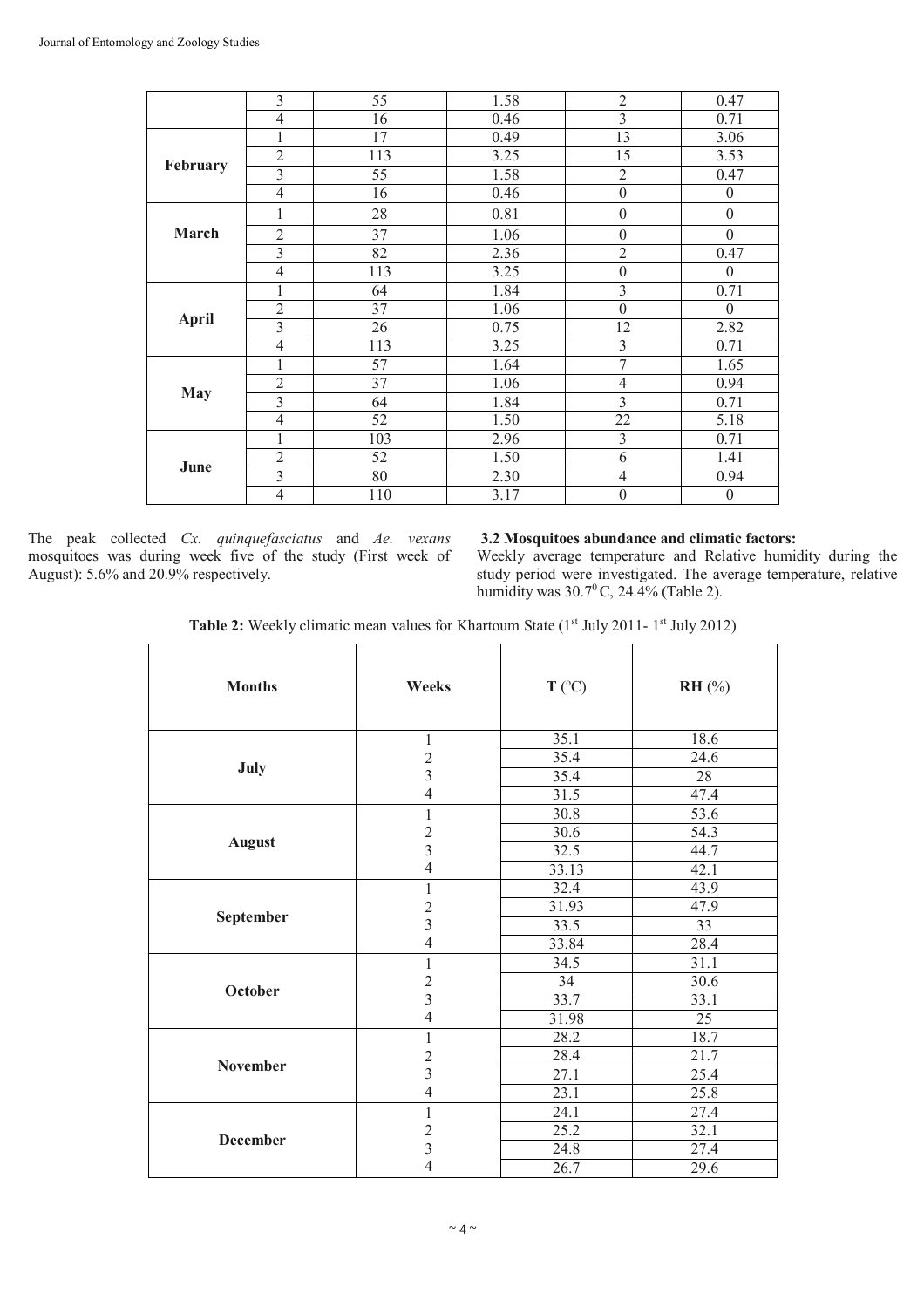|                | 1              | 22.9  | 23.3 |
|----------------|----------------|-------|------|
|                | $\overline{2}$ | 20.4  | 20.4 |
| <b>January</b> | 3              | 21.9  | 19.4 |
|                | $\overline{4}$ | 24.3  | 24   |
|                | 1              | 27.1  | 23.3 |
|                | $\overline{c}$ | 29.2  | 26.6 |
| February       | $\overline{3}$ | 28.9  | 14.1 |
|                | $\overline{4}$ | 27.25 | 15.4 |
|                | 1              | 24.7  | 11.4 |
| March          | $\overline{c}$ | 33.3  | 11.1 |
|                | $\overline{3}$ | 27.9  | 11.9 |
|                | $\overline{4}$ | 28.8  | 7.8  |
|                | 1              | 31.5  | 9.9  |
|                | $\overline{2}$ | 33.9  | 7.7  |
| <b>April</b>   | $\overline{3}$ | 35.5  | 7.6  |
|                | $\overline{4}$ | 33.3  | 6    |
|                | 1              | 34.9  | 7.9  |
|                | $\overline{c}$ | 36.2  | 8    |
| <b>May</b>     | $\overline{3}$ | 36.99 | 8.3  |
|                | 4              | 36.1  | 24.1 |
|                | $\mathbf{1}$   | 36.97 | 19.7 |
|                | $\overline{c}$ | 36.4  | 16.6 |
| June           | $\overline{3}$ | 36.6  | 16.6 |
|                | 4              | 32.6  | 37.5 |

**T:** Mean Temperature (°C) **RH:** Mean humidity (%)

Monthly precipitation data were collected for the twelve months of the study. A total of 120 mm were recorded over the twelve months of the study. The peak precipitation has been recorded during August (53.1 mm) (Table 3)

**Table 3:** Monthly average rain fall parameters in Khartoum state (1st July 2011- 1 st July 2012)

|               | <b>Average rain fall parameters</b> |                             |  |
|---------------|-------------------------------------|-----------------------------|--|
| <b>Months</b> | Precipitation<br>(mm)               | Average<br>rainfall<br>days |  |
| July          | 24.3                                | 5                           |  |
| August        | 53.1                                |                             |  |
| September     | 25.4                                |                             |  |
| October       | 6.4                                 |                             |  |
| November      | 0.3                                 |                             |  |
| December      | 0.0                                 | 0                           |  |
| January       | 0.0                                 |                             |  |
| February      | 0.0                                 |                             |  |
| March         | 0.1                                 |                             |  |
| April         | 0.4                                 |                             |  |
| May           | 5.3                                 |                             |  |
| June          | 4.7                                 |                             |  |
| Total         | 120                                 | 19                          |  |

Statistical analysis showed significant correlation between RH and abundance of adult *Cx. quinquefasciatus* mosquitoes (r= 0.376, P. value= 0.008 (Spearman correlation). *Ae. vexans* mosquitoes also showed significant correlation with  $(RH)$  ( $r= 0.323$ , P. value= 0.025) (Pearson correlation). Statistical analysis using T-Test showed that there was high abundance of *Cx. quinquefasciatus* mosquitoes in temperature above  $25^{\circ}$ C than in temperature below  $25^{\circ}$ C (Significant different by T-Test independent sample):

Mean *Cx. quinquefasciatus* mosquitoes when  $T > 25$  °C= 78

mosquitoes/ week (Temperature Range 25°-36.99°C).

While Mean *Cx. quinquefasciatus* mosquitoes when T≤ 25 °C= 44 mosquitoes/ week (Temperature Range 20.4°-25°C).

Statistical analysis also indicated that there was lower abundance of *Ae. vexans* mosquitoes in temperature> 31°C than in temperature $\leq$  31°C (Man-Whitney test):

Median *Ae. vexans* mosquitoes (T> 31 °C)= 3 mosquitoes/week (Temperature Range 31°-36°C).

Median *Ae. vexans* mosquitoes (T≤ 31 °C)= 8 mosquitoes/week (Temperature range 20.4°-31°C).

Statistical analysis also showed that there was higher abundance of *Cx. quinquefasciatus* mosquitoes when the RH was more than 32% (Significant different by T- Test independent sample):

Mean *Cx. quinquefasciatus* mosquitoes when RH> 32%= 55 mosquitoes/ week (RH Range 32% - 54%).

Mean *Cx. quinquefasciatus* mosquitoes when RH≤ 32%= 11 mosquitoes/ week (RH Range 6% - 32%).

Furthermore statistical analysis showed that there was higher abundance of *Ae. vexans* mosquitoes when RH increased over 20% (significant difference by Man- Whitney test):

Median *Ae. vexans* mosquitoes when RH> 20%= 7 mosquitoes/week (RH Range 21% - 54%).

Median *Ae. vexans* mosquitoes when RH≤ 20%= 3 mosquitoes/week (RH Range 6% - 20%).

There was significant correlation between precipitation and the abundance of *Cx. quinquefasciatus* and *Ae. vexans* mosquitoes (r= 0.6and 0.8 respectively). According to the information of NMoH Sudan no adult control was implemented during the study period. Larviciding was applied homogenously four times a month (once a week) at the two study sites thus the possibility that larviciding could be a variant influencing the fluctuation in the abundance of mosquitoes was ruled out.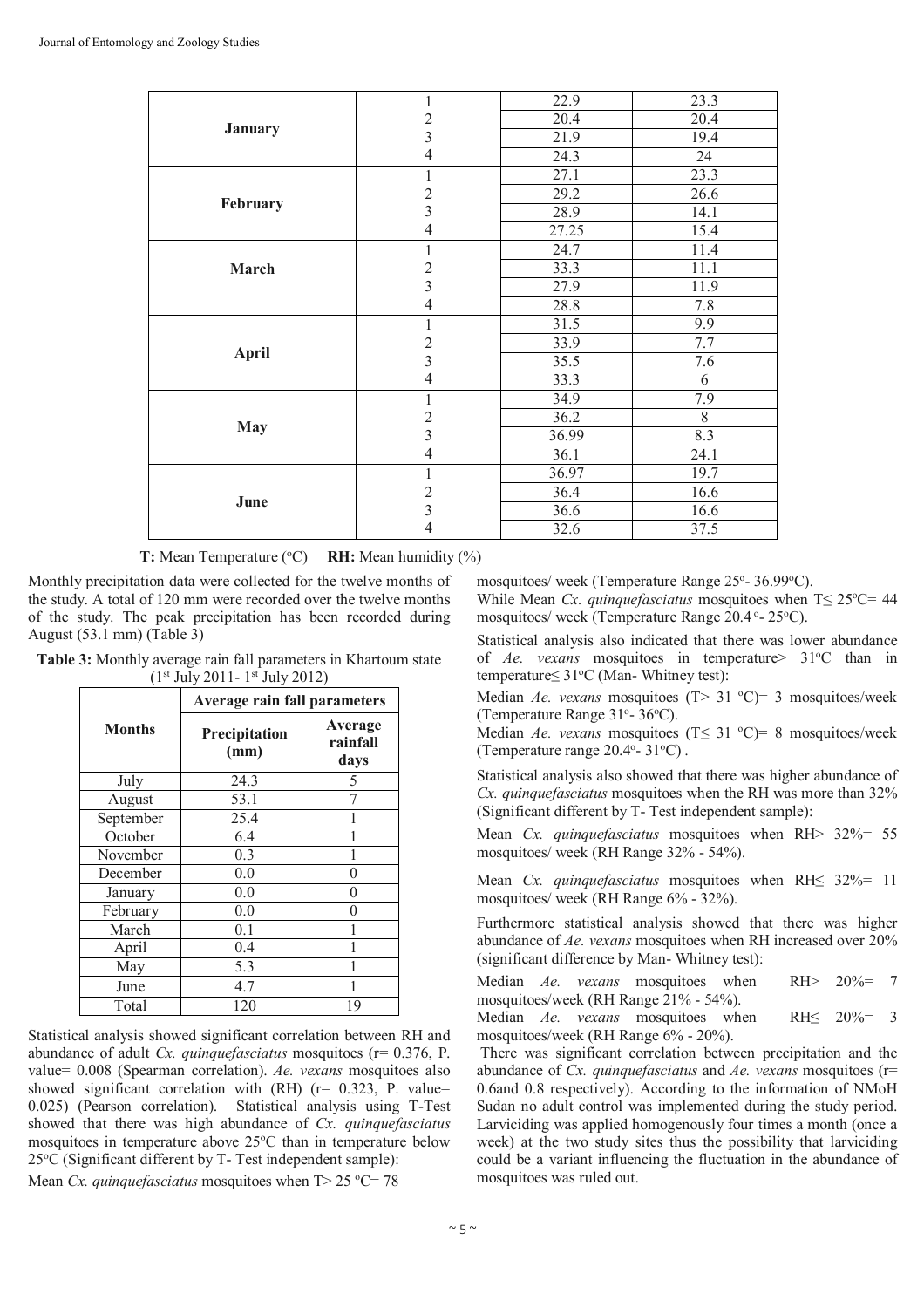# **3.3 Virus Dissemination inside Pools of Mosquitoes:**

A total of 829 adult mosquitoes were examined for RVFV using Real- Time PCR technique, divided into the following twelve pools as follows (Fig 1):



| No.            | Colour | Name             | <b>Type</b>                                                        | $C_{t}$ |
|----------------|--------|------------------|--------------------------------------------------------------------|---------|
| 1              |        | Negative Control | <b>NTC</b>                                                         |         |
| $\overline{2}$ |        | Positive control | <b>PTC</b>                                                         | 14.02   |
| 3              |        | 1                | Ae. vexans $\delta$ wings and legs (86 specimen)                   |         |
| 4              |        | $\overline{2}$   | Ae. vexans ∂ Abdomen (86 specimen)                                 |         |
| 5              |        | 3                | Ae. vexans $\delta$ Salivary glands (86 specimen)                  |         |
| 6              |        | $\overline{4}$   | Ae. vexans $\frac{1}{4}$ wings and legs(143 specimen)              |         |
| 7              |        | 5                | Ae. vexans <sup>Q</sup> Abdomen (143 specimen)                     | 25.96   |
| 8              |        | 6                | Ae. vexans $\frac{1}{2}$ Salivary glands (143 specimen)            | 21.30   |
| 9              |        | $\tau$           | Cx. quinque fasciatus $\Diamond$ wings and legs (300 specimen)     |         |
| 10             |        | 8                | Cx. quinque fasciatus $\delta$ Salivary glands (300 specimen)      |         |
| 11             |        | 9                | Cx. quinque fasciatus $\delta$ Abdomen (300 specimen)              | 15.75   |
| 12             |        | 10               | Cx. quinque fasciatus $\frac{1}{x}$ wings and legs (300 specimen)  | 16.68   |
| 13             |        | 11               | Cx. quinque fasciatus $\frac{1}{4}$ Abdomen (300 specimen)         | 21.10   |
| 14             |        | 12               | Cx. quinque fasciatus $\frac{1}{2}$ Salivary glands (300 specimen) |         |

**Fig 1:** Detection of RVF virus inside pools of mosquitoes: *Aedes vexans* and *Culex quinquefasciatus* (respectively) using Real-Time PCR

- Pool 1: *Ae. vexans* ( $\circled{S}$ s wings and legs: 86 specimens)
- Pool 2: *Ae. vexans* ( $\delta$ <sub>s</sub> abdomen: 86 specimens)
- Pool 3: *Ae. vexans* ( $\delta$ <sub>s</sub> salivary glands: 86 specimens)
- Pool 4: *Ae. vexans* (♀s wings and legs: 143 specimens)
- Pool 5: *Ae. vexans* (♀s abdomen: 143 specimens)
- Pool 6: *Ae. vexans* (♀s salivary glands: 143 specimens)
- Pool 7: *Cx. quinquefasciatus* ( $\delta$ s wings+ legs: 300 specimens)
- Pool 8: *Cx. quinquefasciatus* (♂s salivary glands: 300 specimens)
- Pool 9: *Cx. quinquefasciatus* (♂s abdomen: 300 specimens)
- Pool 10: *Cx. quinquefasciatus* (♀<sub>s</sub> wings and legs: 300 specimens)
- Pool 11: *Cx. quinquefasciatus* (♀ abdomen: 300 specimens)
- Pool 12: *Cx. quinquefasciatus* (♀ salivary glands: 300 specimens). Five pools out of the above twelve pools were positive for RVFV (CT value of the positive control was 14.02):
- Pool 5 (CT value 25.96), Pool 6 (CT value 21.3), Pool 9 (CT value 15.75), Pool 10 (CT value 16.68), Pool 11 (CT value 21.1). **4. Discussion:**

*Aedes vexans arabiensis* (Megan) and *Culex quinquefasciatus* (Say) mosquitoes are potential vectors of RVF. *Aedes vexans* is one of the flood water- breeding species which is considered as one of the potential vectors of RVF in West Africa **[14]** . *Culex quinquefasciatus* was also recorded as a vector of RVF in Kenya <sup>[15]</sup>. The latter species is also suspected to have a role in human to human transmission <sup>[16]</sup>. Due to the ongoing climate changes and reappearance of some zoonosis that were previously considered eradicated, there is a growing concern about potential disease outbreaks. Therefore, the prediction of increased adult population abundances becomes an essential tool for the appropriate implementation of mosquito control strategies. In order to describe the population dynamics of *Ae. vexans* and *Cx. quinquefasciatus* mosquitoes in temperate climate regions, a one-year period (2011- 2012) climate-dependent surveillance was conducted. In order to investigate the dissemination of RVFV inside the two mosquito species and to shed light on factors that possibly influence the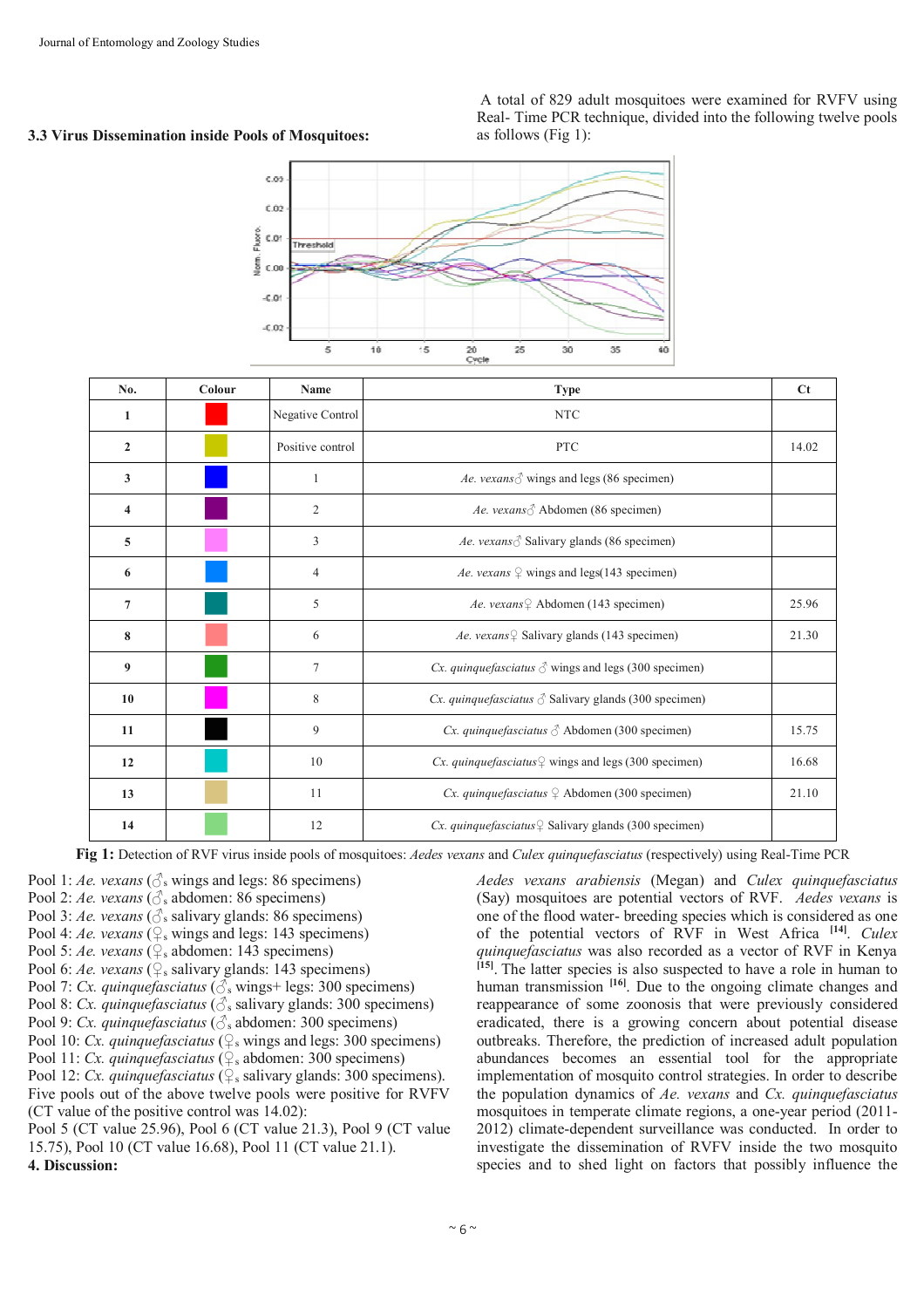abundance of the two species, specific entomological surveys have been conducted at two study sites of Khartoum State (Hellat Kuku and Soba West) between 1 stJuly 2011–1 stJuly 2012. *Culex. quinquefasciatus* mosquitoes were collected from Hellat Kuku while *Aedes vexans* were collected from Soba West. These study sites as well as the two species of mosquitoes were purposely selected for this study due to the fact that RVFv has already been detected inside pools of populations of blood-fed *Ae. vexans* and *Cx. quinquefasciatus* (collected from Soba West and Hellat Kuku respectively) **[11]**. Susceptible animal hosts such as sheep, goats, and cows were also found in the two study sites. High abundance of mosquitoes collected from the two study sites during recent studies **[11, 17]** indicated deficiency and gaps in the implemented vector control measures in the area. Furthermore detection of the virus in such an arthropod vector is not crucial for incriminating this species as a competent vector capable for transmitting the virus to the vertebrate hosts. Furthermore, the vector control directorate authorities/ National Ministry of Health (Sudan) assumed that the implemented vector control measures at the two study sites are affective to encounter the risk of the two species of mosquitoes at the two study sites **[18]**. These points gave the rationale of investigating the factors influenced abundance of the two mentioned species of mosquitoes as well as investigating the dissemination of the virus inside the two species of mosquitoes. Results of this research may therefore assist in signing the actual situation of the risk factors of possible RVF outbreaks in Khartoum State during the coming time and provide evidence base for interventions. This study covered the three seasons of the year (the rainy season between mid- July to the end of October), the post rainy season (beginning of November to the end of March) and the pre rainy season (beginning of April to mid-July). Besides, referring to the records of Epidemiology Directorate/ National Ministry of Health the period of the study was considered as interepizootic **[18]**. Previous investigations focused either on the periods of outbreaks **[19]** or the periods pre and post to the rainy season only **[11, 17]** . Stations were constructed at Soba West and Hellat Kuku to cover the potential resting and breeding sites of mosquitoes inside, between, and proximal (within the flight range of mosquitoes) to the houses and animal shelters in the area. Seventeen stations were selected at Hellat Kuku, 3 of which were representing both breeding and resting sites of mosquitoes while 14 were representing resting sites only. At Soba West the *Ae. vexns* mosquitoes were found only in the Veterinary research centre. Four stations were constructed there, 1 of them was a breeding site, 2 were resting sites, and one of them was a site for both breeding and resting of mosquitoes. Both permanent and temporal resting sites of adult mosquitoes were involved in this study and considered as fixed stations for the entomological surveillance during the whole year of the investigation. The location of these stations as well as their altitude and longitude were determined and remarked on electronic maps using GPS and Google Earth satellite images. All stations at Hellat Kuku were localized between houses and animal shelters while at Soba West the farthest station was 200 m away from houses and animal shelters. All the collection stations were constructed outdoors for two reasons: (i) To minimize nuisance of the residences inside their houses particularly early in the morning (time of collection of *Cx. quinquefasciatus*) (ii) To monitor the variant vector control interventions outdoors (e.g. larviciding, biological control, source reduction etc.) and their impact on the abundance of mosquitoes. The number of adult mosquitoes in these stations were monitored weekly (once time a week) for a period of

twelve months starting from the beginning of July 2011, persisted till the 1st July 2012. Further investigations have been done to determine the factors influenced the fluctuation in the abundance of mosquitoes. The factors hypothesized to have that impact, namely were the climatic factors. Statistical analysis showed significant correlation between precipitation and the abundance of *Cx. quinquefasciatus* and *Ae. vexans* mosquitoes*.* The maximum flight range of adult *Ae. vexans* mosquitoes is 25 to 30 miles **[20]**. The stations for the collection of these species of mosquitoes were two miles far from the borders of Al Jazeera State. This means that outbreaks of RVF in Al Jazeera State can be disseminated by the *Ae. vexans* mosquitoes at Soba West. Furthermore, during the last outbreak of RVF in Sudan; the highest proportion of the recorded cases were recorded from Al Jazeera State (61.3%) followed by White Nile (16.2%) then Sinnar (10.0%) and Khartoum State (5.9%) **[5]** . This indicates that the risk factors of RVF are found at Al Jazeera State more frequently than other States. This increases the risk of disseminating the outbreak of RVFV from Al Jazeera State to Soba West. Statistical analysis using T-Test showed that there was high abundance of *Cx. quinquefasciatus* adult mosquitoes in temperature above  $25 \degree C$  than in temperature below 25°C (Significant different by T- Test independent sample): Mean *Cx. quinquefasciatus* adult mosquitoes when  $T > 25$  °C= 78 mosquitoes/ week. Contrary to this; Statistical analysis showed that there was lower abundance of *Ae. vexans* adult mosquitoes in temperature >  $31^{\circ}$ C than in temperature  $\leq 31^{\circ}$ C. That means *Ae*. *vexans* mosquitoes cannot tolerate high temperature. This result coincides with the findings of a research **[21]** reported that development time decreased with each increase in rearing temperature in *Aedes vexans* until the optimum survival temperature was reached. The optimum survival temperature for *A. vexans* was 26.5 °C. Another study **[22]** revealed that survival of *Cx. quinquefasciatus* mosquitoes from immature stages to adult emergence was highest in the range from  $20^{\circ}$  to  $30^{\circ}$ C. Statistical analysis also showed that there was higher abundance of *Cx. quinquefasciatus* adult mosquitoes when the RH was more than 32%. Furthermore statistical analysis showed that there was higher abundance of *Ae. vexans* adult mosquitoes when RH increased over 20%. These results coincide with the findings of a research mentioned that rainfall significantly influenced the population of *Cx. quinquefasciatus* (t=2.63; P<0.05). Fed group and semi-gravid group showed a strong correlation with the relative humidity  $(P<0.05)$ , rain fall  $(P<0.05)$ <sup>[23]</sup>. Intra thoracic injection of the virus inside mosquitoes was difficult to be applied *in vitro* in Sudan due to the absence of laboratories with bio safety level three or above therefore an alternative method that gave clues of the competence of the two species of mosquitoes to transmit the virus was implemented. Dissemination of the virus has been investigated inside three cohorts of mosquitoes: Salivary glands, abdomen, wings and legs. These cohorts represented *Cx. quinquefasciatus* mosquitoes (males and females) collected from Hellat kuku and *Ae. vexans* mosquitoes (males and females) collected from Soba West. This resulted into 12 pools. The number of specimens in each pool varied according to the availability of the species of mosquitoes during the survey. Five pools out of the 12 were positive when examined for the RVFV using Real- Time PCR technique. The virus was not detected inside males of *Ae. vexans* mosquitoes. This may be due to the minimum number of collected specimens during the survey (86 specimens) while the virus has been detected inside pool 5 and 6 (*Ae. vexans*  $\mathcal{Q}_s$  Abdomen and Salivary glands respectively) and pool 9 (Abdomen of  $\mathcal{S}_s$  *Cx.*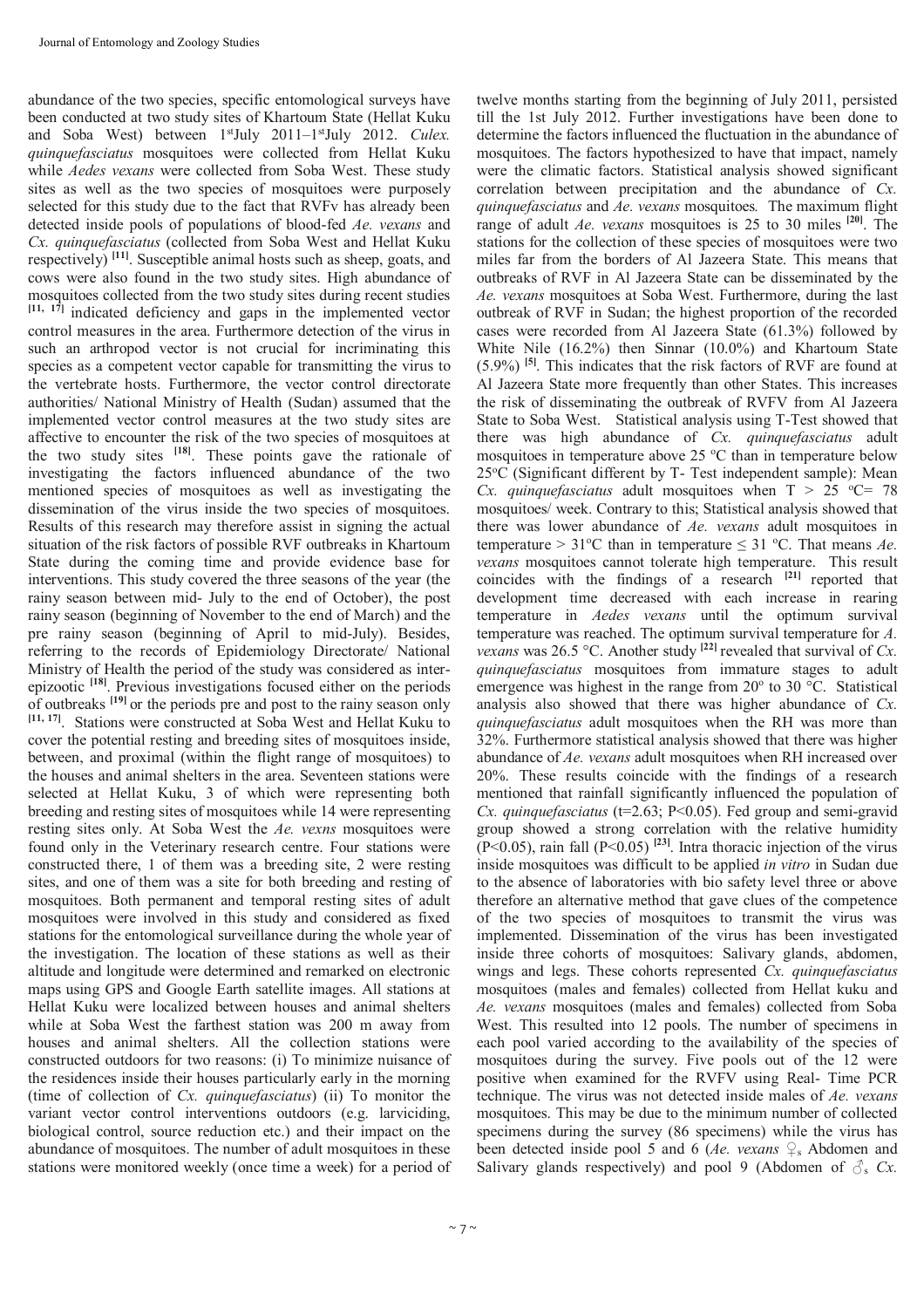*quinquefasciatus*). The virus has also been detected inside pool 10 and 11 (*Cx. quinquefasciatus*  $\mathcal{Q}_s$  Abdomen and (wings and legs) respectively) while the test showed negative result for pool 12 which represented the salivary glands of *Cx. quinquefasciatus*  $\mathcal{Q}_s$ . These results coincide with results of another research showed that when *Ae. vexans* and *Cx. quinquefasciatus* female mosquitoes exposed to avirulent clone of RVFV the virus was better replicated inside the first species compared to the second one **[24]** . Another study conducted by the United States Department of Agriculture Supported our findings that RVFV can survive the salivary glands barriers of *Ae. vexans* mosquitoes. The report mentioned that when the dissemination of RVFV has been investigated inside three mosquito species (*Anopheles quadrimaculatus*, *Aedes vexans*, and *Aedes dorsalis*) and one biting midge species (*Culicoides sonorensis*) a lower percentage of *Ae. vexans* became infected and developed a disseminated infection, and however, had a higher rate of virus transmission by bite **[25]** . Many studies revealed that *Cx. quinquefasciatus* mosquitoes are unable to escape the salivary glands barriers which is in agreement with the findings of this research where the virus has been detected inside pools of the abdomen and body of this species while the virus was absent in the pools of the salivary glands. Our study confirms that RVFV disseminates to the legs of wild *Cx. quinquefasciatus* mosquitoes and suggests that these mosquitoes could play a role in the maintenance or transmission of RVFV in disease-endemic regions. Positive results from testing of the mosquito legs (and salivary glands) also diminish concern about false-positive results from testing whole mosquitoes, which might contain recent blood meals with substantial viral content. The first example is a study confirmed that single mosquito leg samples are sufficient for PCR/qRT-PCR detection of RVFV **[26, 27]**. Other vector competence studies have shown that RVFV does disseminate in *Cx. quinquefasciatus* mosquitoes but have yet to show that they are efficient vectors for RVFV **[15]**. Although identification of viral RNA in the legs of *Cx. quinquefasciatus* supports dissemination of virus, no conclusions can be made from these results regarding the role of these mosquitoes in maintaining these arboviruses in this environment or their ability to transmit virus. Additional studies are required to confirm vector competence of *Cx. quinquefasciatus* and *Ae. vexans* mosquitoes tested for the RVFV.

### **5. Conclusions:**

Based on the findings of this study it can be concluded that vector control interventions don't play a role in the fluctuation of the abundance of mosquitoes contrary to climatic factors (Temperature, Relative humidity, and Rainfall). The virus survived the barriers inside *Ae. vexans* mosquitoes and reached the salivary glands in contrast to *Cx. quinquefasciatus*.

### **6. Acknowledgement:**

The authors would like to acknowledge Africa City of Technology, Khartoum, Sudan and Dr. Fathi M.A. El Rabaa University of Khartoum for adopting the research. Special thanks to National Ministry of Health (Sudan) especially Epidemiology and Zoonotic Diseases and vector control directorates for providing essential data for the research. Great appreciation to Dr. Hamdi Hakimi, Dr. Najeeb Suliman and Miss. Nuha El Nogoomi from NMoH (Sudan) for their technical assistance. This research received financial support from EMRO/ TDR. Project ID: EMARD1003459. The funders had no role in study design, data collection and analysis, decision to publish, or preparation of the manuscript.

# **7. Reference:**

- 1. Meegan, J.M. & Bailey, C.H. (1988). Rift Valley Fever. The Arboviruses: Epidemiology and Ecology, Vol. 4 (Ed. By T. P. Monath), Pp. 51 76. Crc Press, Boca Raton, Fl.
- 2. Gad AM, Hassan MM, el Said S, Moussa MI, Wood OL. 1987. Rift Valley fever virus transmission by different Egyptian mosquito species. Trans R Soc Trop Med Hyg 81:694–698.
- 3. Martin. V,Chevalier. V, Ceccato. P, Anyamba. A, De Simone. L, Lubroth. J, De La Rocque. S, Domenech, J. (2008). The Impact of Climate Change on the Epidemiology and Control of Rift Valley Fever. Rev. Sci. Tech. Off. Int. Epiz.27 (2):413-426.
- 4. Linthicum, K. J., A. Anyamba, C. J. Tucker, P. W. Kelley, M. F. Myers, And C. J. Peters. (1999). Climate And Satellite Indicators To Forecast Rift Valley Fever Epidemics In Kenya. Science 285:397– 400.
- 5. NMoH (2008). Final Report for the Emergency Committee of Rift Valley Fever. National Ministry of Health, Sudan. Oct **2007-** Jan **2008**, Pp: 1-69.
- WHO (2007) Rift Valley Fever In Sudan Update. Epidemic and Pandemic Alert and Response (Epr). World Health Organization**.**
- 7. WHO (2008) Dengue and Dengue Haemorrhagic Fever. Who Media Centre.
- 8. Marco V Neira Oviedo, William S Romoser, Calvin BL James, Farida Mahmood, William K Reisen 2011. Infection dynamics of western equine encephalomyelitis virus (Togaviridae: Alphavirus) in four strains of *Culex tarsalis* (Diptera: Culicidae): an immunocytochemical study. Dove press journal: Research and reports in tropical medicine. DOI: 10.2147/RRTM.S13946
- 9. Willson M. L. (1994). Rift Valley fever virus ecology and the epidemiology of disease emergence" Annals of The New York Academy of Sciences, 740, 169-80.
- 10. Crisp Steve**.** (2002). Michigan Mosquito Manual. Mmca Edition. (Http://En.Wikipedia.Org/Wiki/Khartoum).
- 11. Abdulgadir D. M., Bashab H. M. M., El Hadi R. A., and Bulmaali S. A. (2010). Risk Factor Analysis for Outbreak of Rift Valley Fever In Khartoum State of Sudan. Journal of Entomological Science. J. Entomol. Sci. 45(3): Pp 1-13.
- 12. Edwards, F.W**.** (1941) Mosquitoes of the Ethiopian Region.Iii. Culicine Adults and Pupae. British Museum (Natural History). London
- 13. Jupp P. G., Kemp A., Groppelaar A., Leman P., Burt F. J., Alahmed A. M., Al Mujalli D., Al Khamees M., Swanepoel R.(2002) The 2000 Epidemic Of Rift Valley Fever In Saudi Arabia: Mosquito Vector Studies. Medical and Veterinary Entomology. 16: 245-252.
- 14. Bernard .M, Amadou .D, Jacques. N, Assane .G. F, Véronique. C, Renaud .L, Magate. N, Nicolas. P. (2005). Rainfall Patterns and Population Dynamics of *Aedes* (*Aedimorphus*) *Vexans Arabiensis*, Patton 1905 (Diptera: Culicidae), A Potential Vector of Rift Valley Fever Virus in Senegal. Journal of Vector Ecology. 30 (1): 102-106.
- 15. Turell, M. J., Lee, J. S., Richardson, J. H., Sang, R. C., Kioko, E. N., Agawo, M. O. , Pecor, J. And O'guinn M. L. (2007). Vector Competence of Kenyan *Culex zombaensis* And *Culex quinquefasciatus* Mosquitoes for Rift Valley Fever Virus. Journal Of The American Mosquito Control Association, 23(4):378–382
- 16. Moutailler, S.Michèle B., And Failloux A. (2007) Short Report: Efficient Oral Infection Of *Culex pipiens quinquefasciatus* By Rift Valley Fever Virus Using A Cotton Stick Support.. Am. J. Trop. Med. Hyg., 76(5): 827–829.
- 17. El Hadi R. A (2012)**.** Investigation of mosquito vector competence to RVFV and Evaluation of the efficacy of implemented vector control intervention in Khartoum State (Sudan) (EMRO/TDR Final Report (Project ID: EMARD1003459).
- 18. NMoH **(2012).** National Ministry of Health Sudan (Personal Contact).